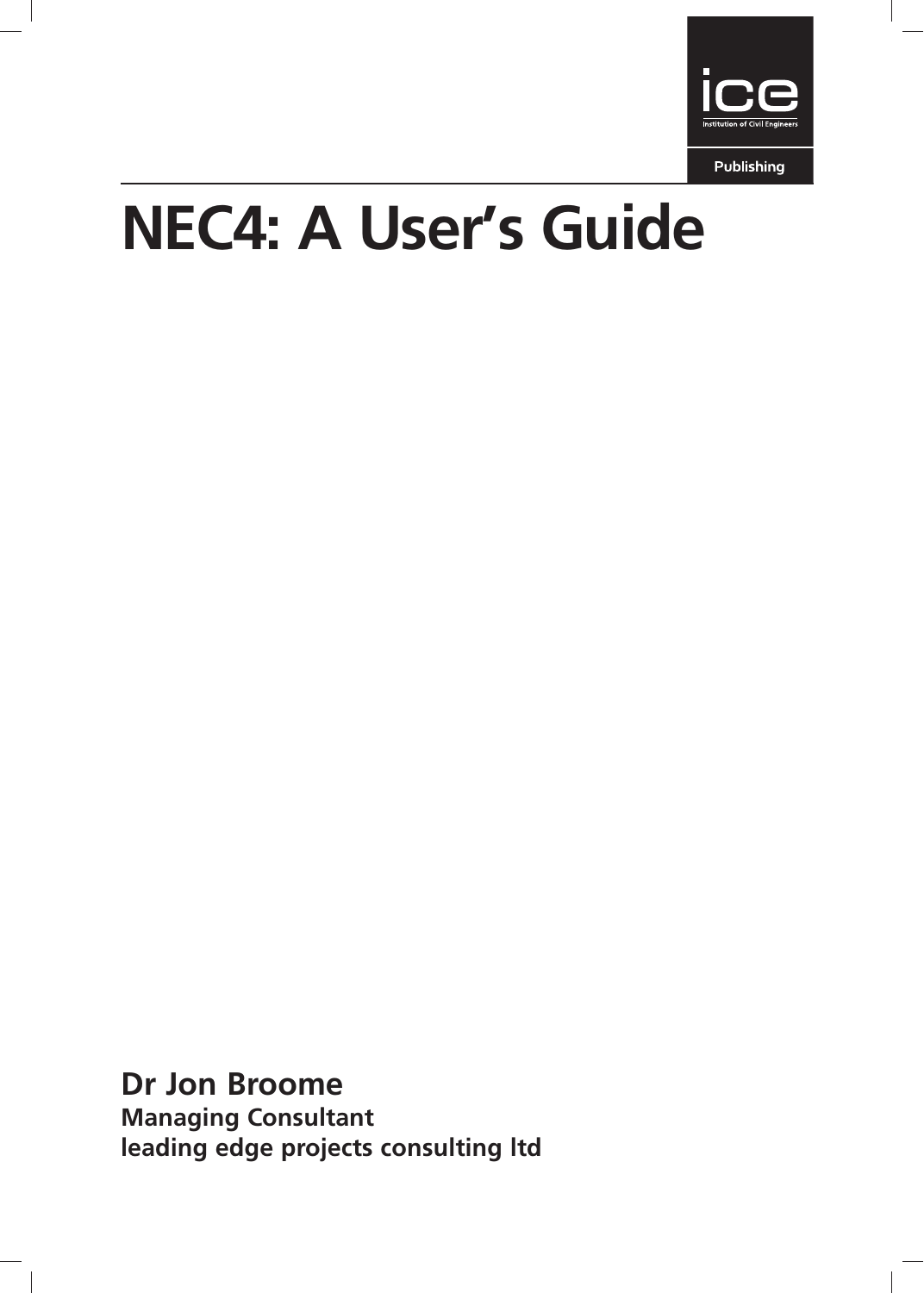## Chapter 1 Introducing the NEC4 family of contracts and how they fit together

The aim of this chapter is to provide a succinct overview of the NEC4 family of contracts, with a focus on the Engineering and Construction Contract (ECC). The 'how they fit together' in the chapter title applies both to the family of contracts and to the contents of each individual contract. As with all that is written in this book, much of what is said about the operation of the ECC will be relevant to the operation of the other members of the NEC4 family.

This chapter will be especially valuable to new users of NEC4 contracts, or those who just want to know what all the fuss is about. However, it will also be useful to those who

- $\blacksquare$  have had some experience of NEC4 contracts, but have concentrated their efforts in a few limited areas and want to know how the whole fits together to be greater than the sum of its parts (a quality that gives the NEC4 a distinct advantage over other families of contracts, which have copied some of the features of NEC – while often denigrating it – but in piecemeal, stand-alone way)
- $\blacksquare$  have not had an explanation of what NEC4 is trying to achieve (as well as explaining the 'what' and the 'how' at a high level, this chapter explains the 'why', which most adults, in order to change, need to understand)
- $\blacksquare$  want an update on the key changes from NEC3 to NEC4 (I have highlighted these changes – be they new contracts, secondary options or definitions, or changes to a procedure – by underlining words, like this, so readers who feel that the previous bullets are not relevant to them easily identify the information they are looking for).

### 1.1. An overview of the NEC4 family of contracts

#### 1.1.1 History and development

The history of the NEC ECC can be summarised as follows.

September 1985 The newly formed Legal Affairs Committee of the Institution of Civil Engineers (ICE) led 'a fundamental review of alternative contract strategies for civil engineering design and construction with the objective of identifying the needs for good practice'. From this review came a strong recommendation that it was time to look afresh at conditions of contract. While there were ten reasons to support this view, the most pertinent were **EXECUTE:**<br> **COPY** The sim of this chapter is to provide a such correct work the NEC4 family of contract  $\mu$  from the Fregmenting and Constraction Contract (FCC). The 'how they fit uggether' in the chapter this applies b

- g the proliferation of standard forms of construction contract across the industry (the majority of projects are now multi-disciplinary, yet most contract forms are single discipline in concept, e.g. the JCT (Joint Contracts Tribunal) family for building, the ICC (Infrastructure Conditions of Contract, formerly ICE) suite for civil engineering and the Institution of Engineering and Technology's MF series for manufacturing)
- $\blacksquare$  the fact that the origins of most existing forms of contract dated back to the 1870s, when modern principles of project management were unknown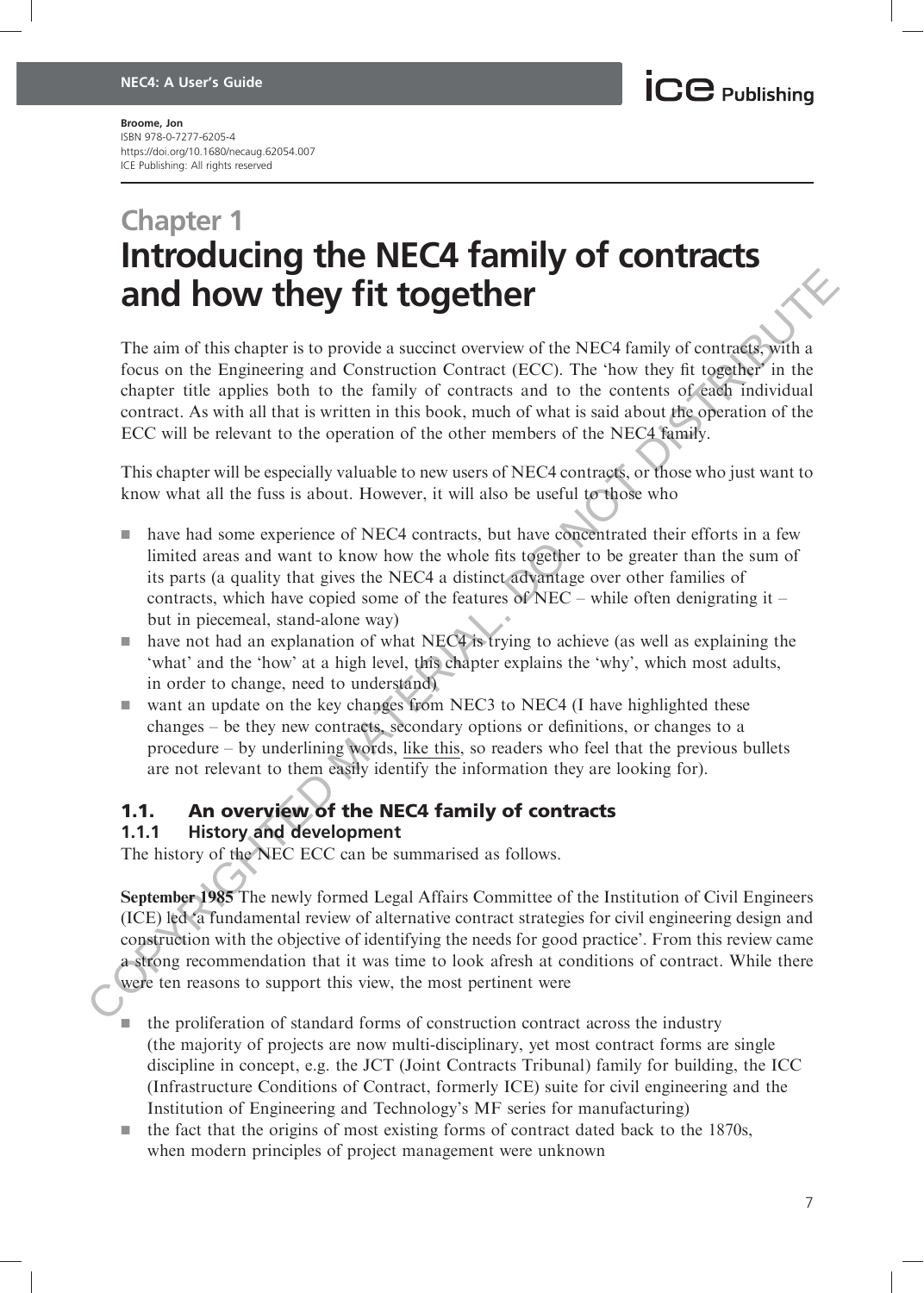ECC terminology, but the words and effect will predominantly be the same whichever member of the family is chosen.

Table 1.4 gives a summary of all the secondary options and which members of the NEC4 family have them.

|  |  |  | Table 1.4 The secondary options within the NEC4 family |  |  |  |  |  |
|--|--|--|--------------------------------------------------------|--|--|--|--|--|
|--|--|--|--------------------------------------------------------|--|--|--|--|--|

| Secondary option                                                   | ECC    | ECS | TSC/<br><b>TSS</b> | PSC/<br>PSSC | <b>DBO</b><br>Contract | Supply<br>Contract | Alliance<br>Contract |
|--------------------------------------------------------------------|--------|-----|--------------------|--------------|------------------------|--------------------|----------------------|
| W1: Adjudication                                                   | ✓      |     |                    |              |                        |                    |                      |
| (if not in UK construction industry)                               |        |     |                    |              |                        |                    |                      |
| W2: Adjudication                                                   |        |     |                    |              |                        |                    |                      |
| (if in UK construction industry)                                   |        |     |                    |              |                        |                    |                      |
| W3: Dispute Avoidance Board                                        | ✓      |     |                    |              |                        |                    |                      |
| X1: Price adjustment for inflation                                 | ✓      |     |                    |              |                        |                    |                      |
| X2: Changes in the law                                             | ✓      | ✓   | ✓                  |              |                        |                    |                      |
| X3: Multiple currencies                                            | ✓      | ✓   |                    |              |                        |                    |                      |
| X4: Ultimate holding company guarantee<br>X5: Sectional Completion | ✓      | ✓   |                    |              |                        |                    |                      |
| X6: Bonus for early Completion                                     | ✓<br>✓ |     |                    |              |                        |                    |                      |
| X7: Delay damages                                                  | ✓      |     |                    |              |                        |                    |                      |
| X8: Undertakings to Client or Others                               | ✓      |     |                    |              |                        |                    |                      |
| X9: Transfer of rights                                             |        |     |                    |              |                        |                    |                      |
| X10: Information modelling                                         |        |     |                    | ✓            |                        |                    |                      |
| X11: Termination by the Client                                     |        |     | ✓                  | ✓            |                        |                    |                      |
| X12: Multiparty collaboration                                      |        |     | ✓                  | ✓            |                        | ✓                  |                      |
| X13: Performance bond                                              |        |     | ✓                  | ✓            |                        |                    |                      |
| X14: Advanced payment to the Contractor                            | ✓      |     |                    |              |                        |                    |                      |
| X15: The Contractor's design                                       | ✓      |     |                    |              |                        |                    |                      |
| X16: Retention                                                     | J      | ✓   |                    |              |                        |                    |                      |
| X17: Low performance damages                                       | ✓      | ✓   | ✓                  |              |                        | ✓                  |                      |
| X18: Limitation of liability                                       |        | ✓   |                    | ✓            |                        | J                  |                      |
| X19: Termination by either Party                                   |        |     |                    |              |                        |                    |                      |
| X20: Key Performance Indicators                                    | ✓      | ✓   | ✓                  | ✓            |                        |                    |                      |
| X21: Whole life cost                                               | ✓      | ✓   |                    |              |                        |                    |                      |
| X22: Early Contractor involvement                                  | ✓      |     |                    |              |                        |                    |                      |
| X23: Extending the Service Period                                  |        |     | ✓                  |              |                        |                    |                      |
| X24: The accounting periods                                        |        |     |                    |              |                        |                    |                      |
| X25: Supplier warranties                                           |        |     |                    |              |                        |                    |                      |
| X26: Programme of work                                             |        |     |                    |              |                        |                    | ✓                    |
| Y(UK)1: Project Bank Account                                       |        |     |                    |              |                        |                    |                      |
| Y(UK)2: HGCR Act (payment)                                         | ✓      | ✓   | ✓                  | ✓            |                        | ✓                  |                      |
| Y(UK)3: Rights of third parties                                    |        |     |                    |              |                        |                    |                      |
| Z: Additional conditions of contract                               | ✓      |     | ✓                  | ✓            |                        | ✓                  |                      |

Note: The Engineering and Construction Short Contract, the Engineering and Construction Short Subcontract, the Professional Service Short Contract and the Supply Short Contract effectively have the delay damages embedded in the core clauses of the contracts.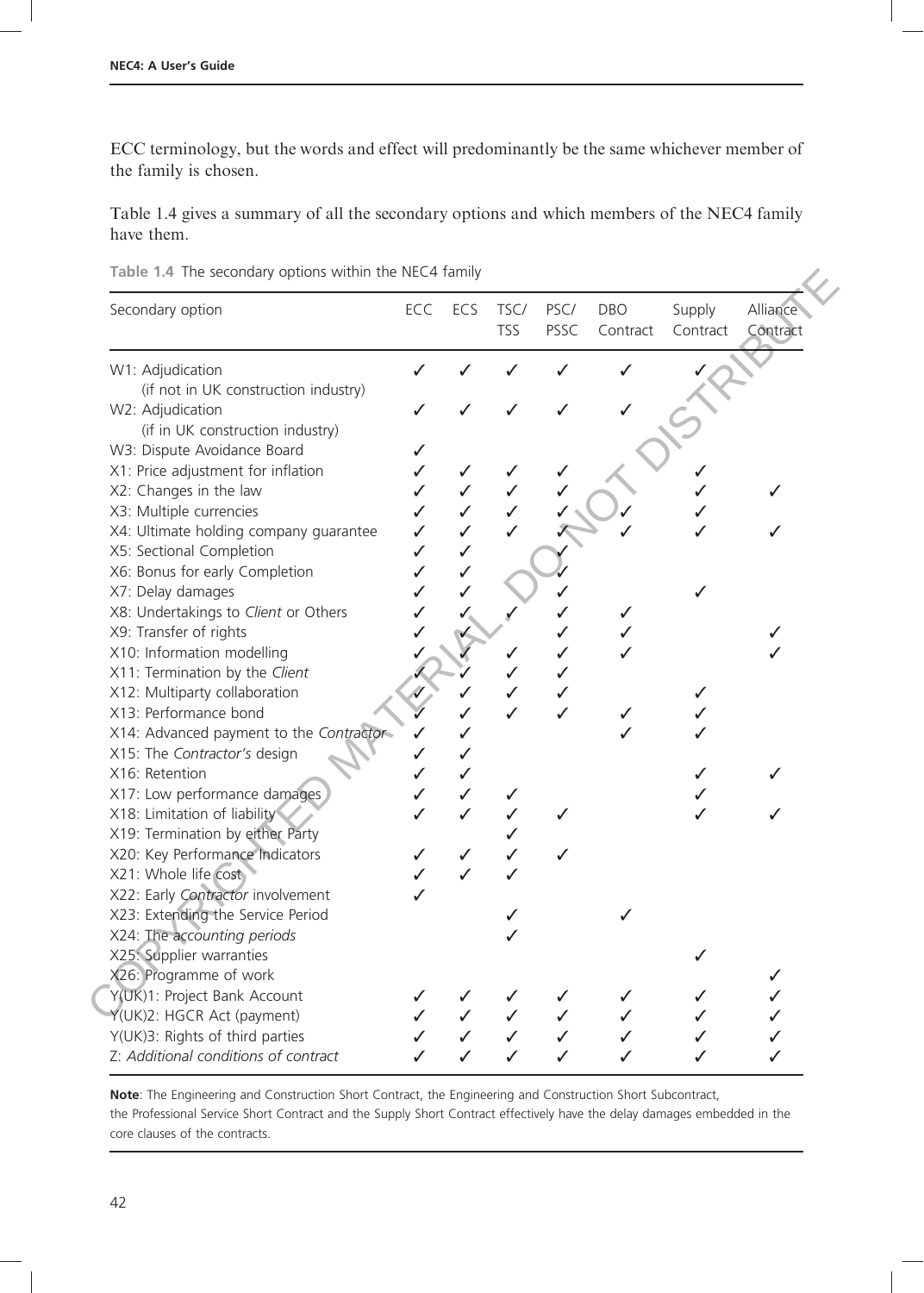### Chapter 2 Good practice prior to entering the contract

### 2.1. Introduction

Effective and efficient implementation of any project starts with the identification of a need or desire, justifying the need or desire with a proper business case, defining the function/purpose that the project has to fulfil, and examining options to fulfil that need. Once the 'buy' option has been justified, the 'best-fit' procurement strategy needs to be developed, which includes breaking the project down into work packages, some of which may include work to be done internally, while those with work to be done externally will ultimately become contract packages. For each of these potential contracts, you need to choose the best way to select a provider, be they a contractor, consultant or supplier of goods, and choose the contract strategy that provides the best fit for each contract or category of contracts. The contract strategy includes **2.1. Introduction**<br>
Effective and efficient implementation of any project starts with the identification of graced<br>
desir, justifying the neard or desire with a proper basines case. defining the function<br>
the project has

- $\blacksquare$  selection of NEC4 as the preferred contracting vehicle (or not)
- election of the right member of the NEC4 family to use (e.g. a long form or a short form)
- $\blacksquare$  selection of the main and secondary options (in the case of a long form)
- $\Box$  completion of the entries in Contract Data part one some of which adjust the level of risk and reward for the options (e.g. share of pain/gain, levels of damages and liabilities) – and preparation of option Z (additional conditions of contract) clauses
- election of content for the other contract documents (e.g. the extent of the *works* that the Contractor is to design needs to be stated in the Scope, the results of any site investigation you do need to be included in the Site Information).

This should all result in a coherent set of contracts documents, which fit together in a logical structure.

All this is linked in with how you select the provider. For instance

- $\Box$  Can an individual provider carry the risk you are proposing to allocate to them?
- What is the balance between the quality and financial aspects of the assessment?
- For the quality aspects, what questions do you ask as part of the quality assessment? What weighting do you put on each question and how, if at all, do you incorporate the chosen provider's answers into the contract so they become contractual commitments (e.g. the Scope provided by the Contractor)?
- For the financials aspects, how do you take account of factors other than the headline Prices (e.g. the fee percentage and other tendered percentages and rates)?

It is only then that the clarity and stimulus to good management provisions within an NEC4 contract can aid the effective and efficient implementation of a project. Consequently, if any of the former stages are severely flawed, it is unlikely that using an NEC4 contract will save a contract from failing to meet its objectives or providing its expected benefits.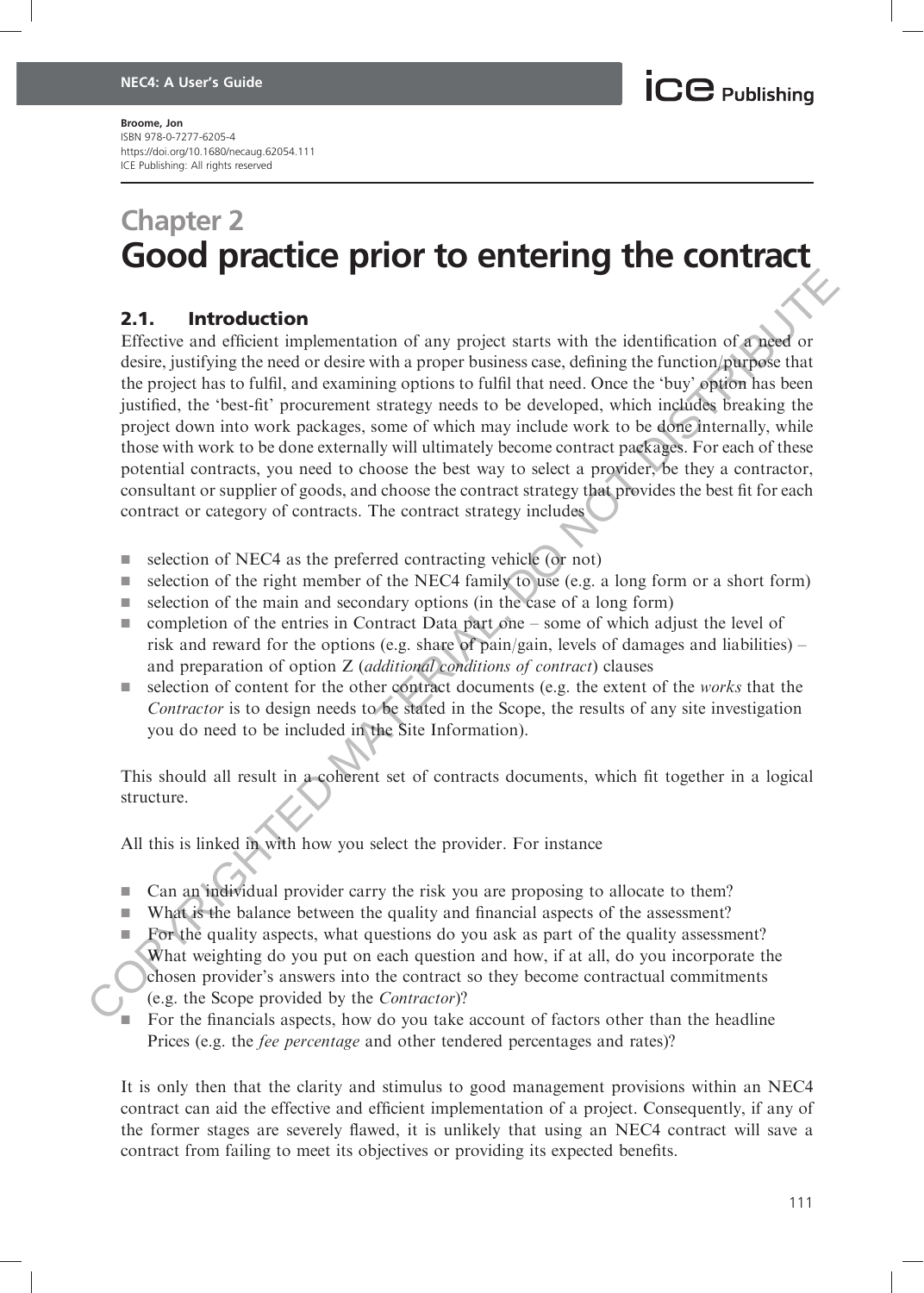One of my original contractor clients, in my view, had great foresight when the ECC started to become commonplace in the civil engineering sector. In the same way that they traditionally had quantity surveyors supporting their site agents, they increased their number of programmers to an almost equivalent amount. On larger sites, the programmes might be based on site full time, in the same way a quantity surveyor might be. Likewise, on smaller sites they would visit regularly. The planners would update the programme more often and do the detailed planning in consultation with the site agent, engineers, foremen and Subcontractors, as well as the Project Manager. The Contractor's senior management view was that they should be doing this regardless of whether it is an NEC contract or not, as it means the site runs much more efficiently and profitably. Contractually, because they brought the Project Manager or their planning assistant with them, they could justify the time, resource and hence cost effects of compensation events much more easily. A secondary benefit was that it introduced a more technical promotion stream for their engineers outside of pure management.

In a similar vein, 15% of interviewees noted that increased estimating skills were needed on site, as opposed to reactive claims-type quantity surveying skills. A number of interviewees stated that estimating required a change from just using a bill of quantities and or calculating dayworks using time records, to a greater use of operational/resource-based estimating, where costs are assembled more from first principles. Consequently, quantity surveyors involved in estimating need a greater appreciation of programming, even though they may not be doing it themselves. A quote from a Contractor's agent illustrates the point:

most surveyors do not do estimating. They are used to ... doing it retrospectively, when they know what all the costs are and can compile everything ... The danger for them, under the ECC when they are compiling it in advance, is that they have forgotten something. ... The fact that you have to build into that quote any potential extension of time and other knock on effects ... means that, at times, you have to be quite cute to pick it all up.

Another Contractor's chief quantity surveyor made similar comments. On his large site, not only were there more quantity surveyors and planners on site than there would have been for a non-ECC contract, but personnel were moved on and off the site depending on whether they could adapt their attitude and skills to those required of the ECC. He found that planners and estimators who were used to working from a full specification tended to require information that was not always available, and were too methodical and therefore too slow. He also found that staff who had the site experience and were willing to, in his words, 'take a view on a matter and then move on' were most appropriate. A frustration on site was that the *Client's* quantity surveyors (who happened to be paid on a time-charge basis) also did not have these skills and outlook. For example, they tended to insist that construction costs arising from compensation events had to be justified in full and in detail from first principles. While this is not wrong contractually, it does not help practical delivery. To quote Warren Buffett, the world's most famous investor, when evaluating a company's worth and what he will pay for it, he would 'rather be approximately right, than precisely wrong'. In a similar vein, when taking a view on the future effect of a compensation event, you will never be *precisely* right, so why waste time trying to be. As one Contractor's contract director said to me on a contract with 2700 compensation events, 'some you lose, some you gain, but if neither Party is looking to screw the other, statistically it is going to work out about right'. visit regularly. The planes would update the programme more often and do the detailed<br>( $\bullet$  By planes) and the project *Manger*. The Contract or may assume the way that they should be<br>a doing this regardles of whether it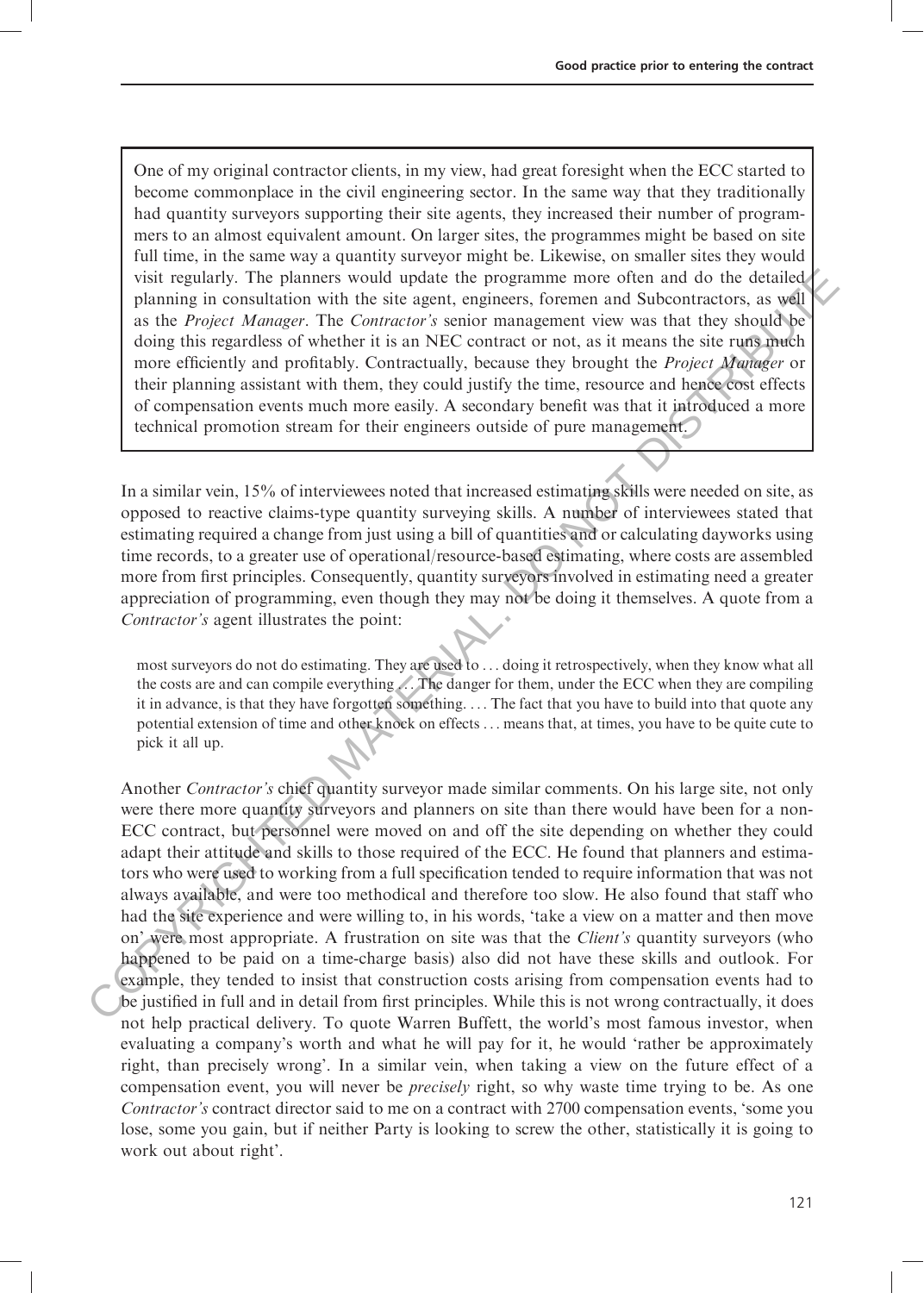### Chapter 3 Good practice following award and the crucial first month(s)

### 3.1. Introduction

This chapter describes the principal steps necessary after the award of the contract (i.e. the Contract Date), but prior to starting work, whether on design or on Site (i.e. the first access date). The principal issues that need to be addressed are

- **training or, more precisely, common understanding for those involved in the running of** the contract
- **u** putting in place a system and protocols for the efficient administration and management of the contract (i.e. how you are going to communicate, both informally and formally) – this includes project organisation, which I have gained a better appreciation of since the previous edition of this book
- payment, especially where the *Contractor* is reimbursed its costs (e.g. options C to F) and how the pain/gain share operates under options C and D
- $\blacksquare$  making the best use of the programme, so that there is always an up-to-date, understood, agreed and accepted programme
- $\Box$  operating the early warning and risk-reduction process
- quickly and amicably agreeing quotations for compensation events.

It was suggested by a number of interviewees that a week or two extra should be programmed into the project programme to allow for these issues to be addressed, especially for those new to the ECC.

Why does the title of this chapter contain the words 'and the crucial first month(s)'? Because a finding of the research, years ago, was that on successfully run contracts the necessary changes in procedures, systems, skills and attitudes had started to be addressed in the pre-contract phases, and were substantially in place within the first month of being on site. This finding fits with much research on project management in general. In my consultancy experience, I have found that contract teams have recovered from a poor start, but it is almost always done by going back and doing what they should have done in the first months, while at the same time managing a contract in full flow. For some teams, this has only been partially successful. **CTUCIAL first month (s)**<br> **3.1. Introduction**<br>
This chapter describes the principal steps necessary after the award of the conferent (i.e. the Continue) Date), but prior to starting work, whether on design or on Site (

### 3.2. Training and common understanding

#### 3.2.1 General

The importance of skills and attitude has been stressed in Section 2.2.2.3, with the most important attitude highlighted as a willingness to change. However, people have to know what to change to. They also have to know what they have to do and, preferably, why. Indeed, the 'why' is possibly the most important factor, because it gives people the motivation to change. Hence the need for training. As one project participant, who had not had training on the then NEC, admitted 'If you